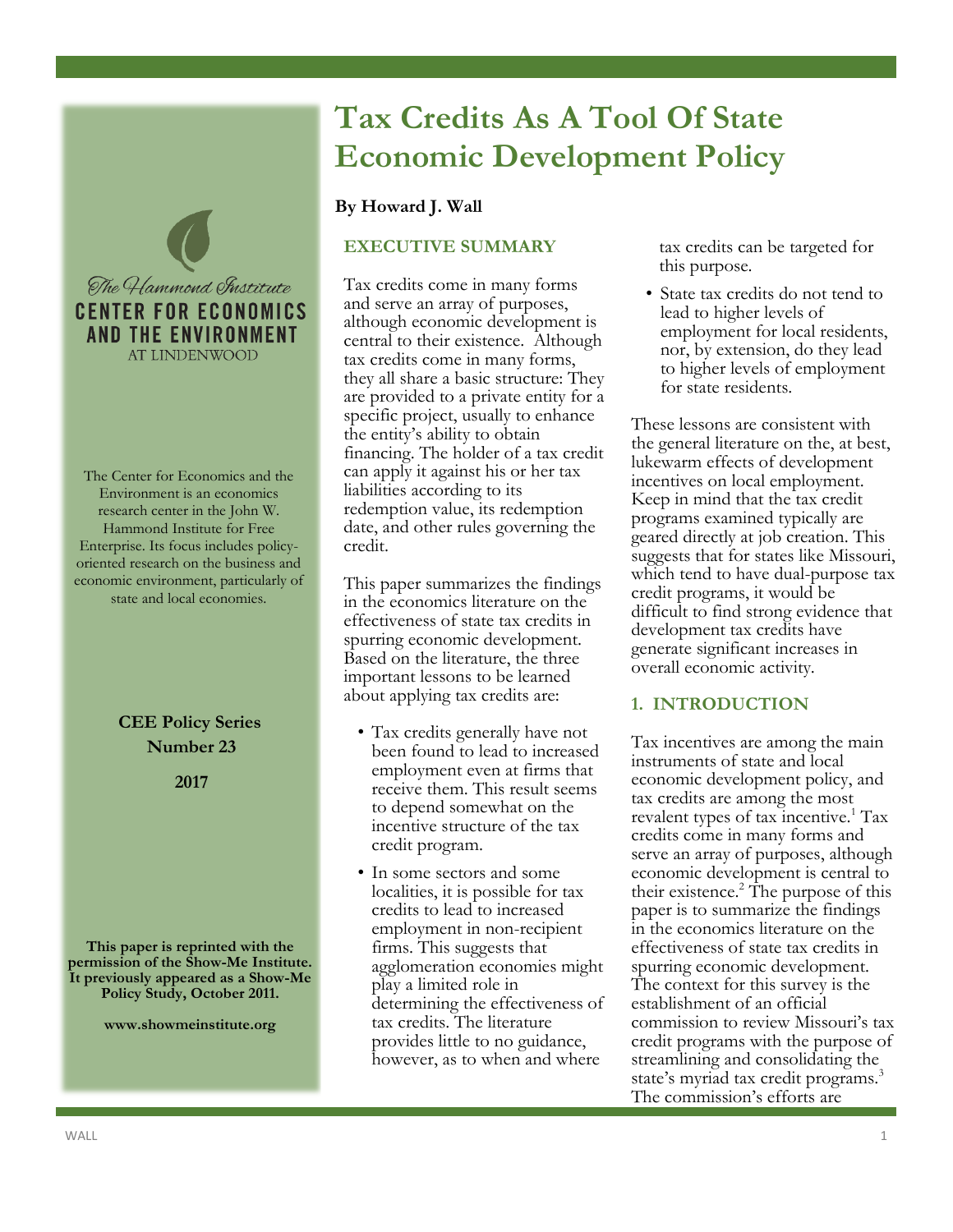certainly worthy, and its report contains many eminently sensible suggestions, but its proceedings avoided the extremely important question of whether or not the tax credits have been, or even can be, effective. This survey is a contribution to a clearer understanding of this issue.

The remainder of this paper surveys the state of the academic literature regarding the effectiveness of economic development incentives, with particular attention paid to state tax credits. The next two sections describe the basic structure of tax credits and their use in Missouri. Sections 4 and 5 discuss the use of development incentives in general, first outlining the economic efficiency arguments in their favor and then summarizing the literature estimating their effects. Section 6 describes the literature dealing specifically with the effects of tax credits, and the final section provides three broad conclusions drawn from this literature.

## **2. THE BASIC STRUCTURE OF TAX CREDITS**

Although tax credits come in many forms, they all share a basic structure. They are provided to a private entity for a specific project, usually to enhance the entity's ability to obtain financing. The holder of a tax credit can apply it against his or her tax liabilities according to its redemption value, its redemption date, and other rules governing the credit. Typically, tax credits are transferable, meaning that they can be bought and sold, although the market price will be below the redemption value. The holder might have bought the credits several years before they can be redeemed, and the bigger the gap between the purchase and redemption dates, the larger the discount. Further, holding

tax credits entails some risk because they often have a provision, called a *clawback*, that negates them in the event that a project is not completed. Finally, various limits can be placed on the timing of redemption, such as whether they can be *carried back* (used against previous years taxes with amended tax returns) or *carried forward* (applied to some number of future years' taxes).

Tax credits are just one form of tax offset used as an economic development incentive. With *tax diversion*, taxes are collected but are then transferred to pay for a specific project such as additional infrastructure. *Tax abatement* is a straightforward reduction in future taxes, such as a when a firm is not assessed property taxes for a set number of years on a new investment. Similarly, a firm could benefit from a *tax deferral*, which allows it to postpone its tax payments, or be allowed a *tax deduction* to lower its taxable income. Because tax credits are provided up front and have a specified value, they are closer than any of these other tax offsets to a direct payment

to the firm from the government. Transferability makes the tax credits even more similar to a direct payment.

# **3. TAX CREDITS IN MISSOURI**

In Missouri, \$588 million of tax credits of all types were redeemed during fiscal year 2009, a value 4 times that for  $1999<sup>4</sup>$  As also shown in Figure 1, tax credits have become an increasingly prominent feature of tax policy, rising from about 3 percent to over 8 percent of the revenue collected by the related taxes between 1999 and 2009.

Missouri had 64 tax credit programs in 2009, including large programs with purposes in addition to economic development, such as historic preservation and the provision of affordable housing. Figure 2 presents the breakdown of Missouri's tax credits for the amounts issued in 2009. Note that six categories alone accounted for more than three-fourths of all tax credits issued. Even more telling, nearly two-thirds of all tax credits issued fell under just three

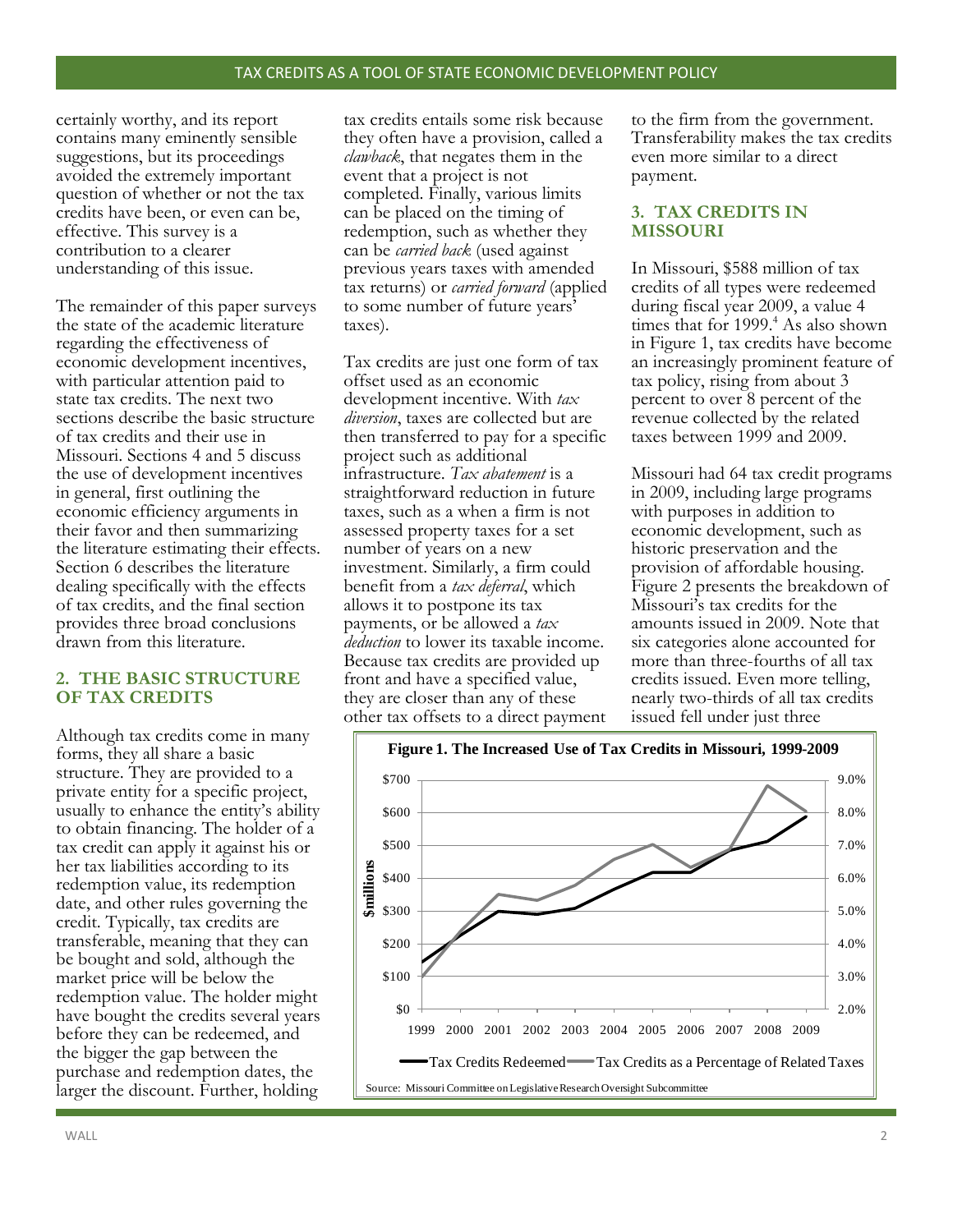#### TAX CREDITS AS A TOOL OF STATE ECONOMIC DEVELOPMENT POLICY

categories: Low-Income Housing, Historic Preservation, and Senior Citizen or Disabled Person Property. Similarly, as shown by Figure 3, the redemption of tax credits was similarly skewed toward a handful of categories. The six largest categories accounted for more than 80 percent of all redemptions in 2009, and the three largest accounted for about 70 percent of the total.

### **4. EFFICIENCY ARGUMENTS FOR TAX CREDITS**

In the benchmark model of an economy, factors of production such as labor and capital are perfectly mobile and markets for consumption goods and factors of production are perfectly competitive. Under these conditions (and many others), unfettered markets will produce a *Pareto-efficient* outcome. That is, there will be no reallocation of inputs or output that can make one person better off without making at least one other person worse off. The Pareto criterion, though confining, is useful because it allows economists to focus on economic efficiency and to abstract from considerations that are more philosophical in nature, such as whether one outcome is more "just" or "equitable" than another.

Economists do not believe that the benchmark model describes the actual economy exactly. It is used because economists tend to believe that, even with its strict assumptions and simplicity, it is a useful representation of reality. Nonetheless, most economists recognize that there can be *market failures* for which differences between the actual economy and the benchmark economy are significant. In such situations, which are



Source: Missouri Committee on Legislative Research

#### **Figure 3. Shares of Tax Credits Redeemed, 2009**



Source: Missouri Committee on Legislative Research

discussed in greater detail below, the free market will not achieve the efficient outcome and there might be room for government intervention to improve economic efficiency.

It is very important to keep in mind that the mere existence of market failures does not necessarily imply that the government should step in. Analogous to market failure is *government failure*, for which government action makes the outcome even worse than the lessthan optimal free-market outcome. Government failure can arise for a number of reasons. For one thing, the information required to formulate effective intervention is

daunting, to say the least. But even if policymakers know exactly the correct policy to correct a market failure, government failure is still an inherent risk simply because of the nature of government decision making: Representative democracy may well be the best way to run a country, but few would claim, for example, that the horse trading that is typical of democratic process is likely to achieve an idealized notion of economic efficiency. In addition, the affected parties will not sit idly by once a government decides to intervene in the economy. Instead, they will expend resources trying to influence government policy to steer it in directions most favorable to themselves. At its most complete,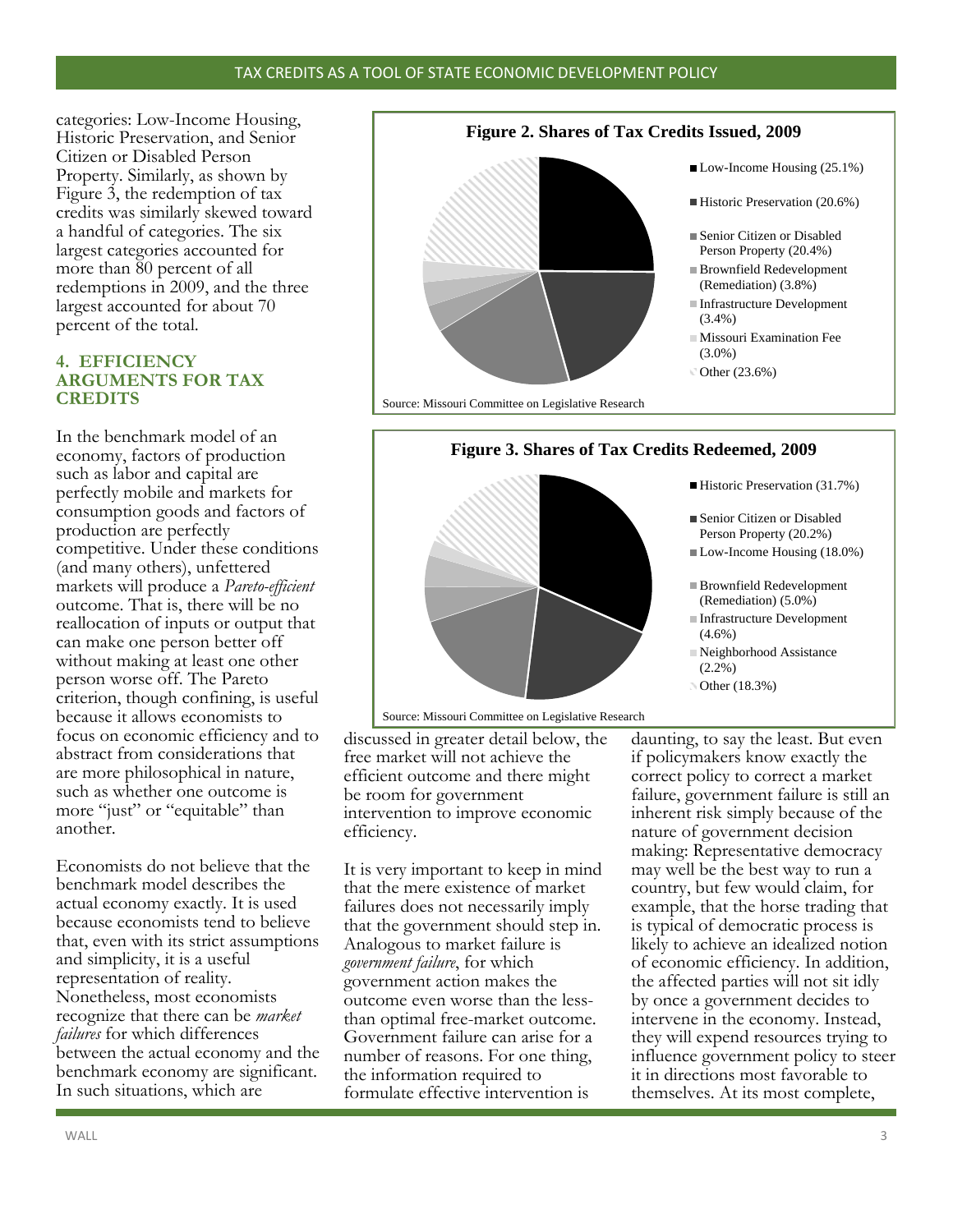this *rent-seeking* can result in *regulatory capture*, whereby one of the parties affected by an intervention effectively takes control of government decision making and uses the power of government to enrich itself.

The general framework of market and government failures is useful for assessing the use of state and local development incentives to improve economic efficiency. For development incentives to be effective, the government must be able to identify the circumstances under which intervention will improve efficiency and then design government institutions in ways that ensure that the intervention will not end up making things worse.

The remainder of this section describes various types of market failures for which local development incentives might be appropriate solutions. The market-failure approach is also used by Bartik (1990, 1994) and Courant (1994), although the market failures they stress differ somewhat from mine, which are imperfect capital markets, public goods, agglomeration economies, and involuntary unemployment.

# **4.A. Imperfect Capital Markets**

It is rare for a business to start or expand without having to raise money in financial markets. More often than not, this involves borrowing from banks, which are among the most-regulated firms in the economy. Entry into the banking sector is restricted, so the level of competition is far from the perfect competition of the benchmark model. This lack of competition might limit the amount of lending that banks are willing to do and, therefore, result in suboptimal levels of economic

activity. Banks are also monitored by regulators and face limits on the amount of risk they can carry, which might also mean that they lend too little. Strictly speaking, these imperfections are not due directly to market failures, but are the consequence of government policies to achieve other ends. Nevertheless, these negative consequences are out of the hands of the makers of state and local development policy.

In addition to government-induced imperfections, the banking sector can be affected by the absence of complete insurance markets. That is, banks are unable to insure completely against the incidence of default on loans they make because of *moral hazard* and *adverse selection*, problems that are inherent to any insurance market. If banks were able to insure completely, they would have less incentive to monitor the loans that they make because any losses would be borne by the insurers rather than the banks (moral hazard). In addition, because banks might have better information about the riskiness of their loans than would insurers, insurance would more likely be sought only for the riskiest loans (adverse selection). Either of these problems would make the insurance markets for banks incomplete and, therefore, can result in a suboptimal level of lending.

Because of such financial market imperfections, development incentives might be a way for state and local governments to step in so that the ventures foregone are pursued. Because they can be used as collateral, tax credits can be thought of as one way to address the possibility of less-than-optimal lending to businesses. Tax credits are a fairly roundabout way of addressing imperfections in financial markets, however. More directly,

policies such as loan guarantees are a way to reduce the risk exposure of banks and induce them to support ventures they would otherwise avoid.

Policymakers should be warned that it is not particularly easy to address imperfections in financial markets. A successful policy would require being able to select just those ventures that would be foregone because of financial market imperfections and not because they are bad ideas. Compounding this challenge is that the selection will be done through a political process of some sort.

# **4.B. Public Goods**

Historic-preservation tax credits are one of the most widely used development tax credits in Missouri and are given to assist in redeveloping historic structures. As with any development incentive, these tax credits are used to spur economic development. But, because they are directed towards historic buildings, they serve the additional role of subsidizing the provision of a *public good*. Public goods have two defining characteristics: (1) when consumed by someone there is no reduction in the amount available to anyone else; and (2) no one can be excluded from consuming the good. Because of these characteristics, public goods would not be provided by the private sector without some government incentive to do so.

In the case of historic-preservation tax credits, the presumed public good being subsided is the historic nature of the redeveloped buildings. Anyone can drive by and enjoy a historic structure without reducing the ability of someone else to do the same. Because this enjoyment cannot be sold by the developer, he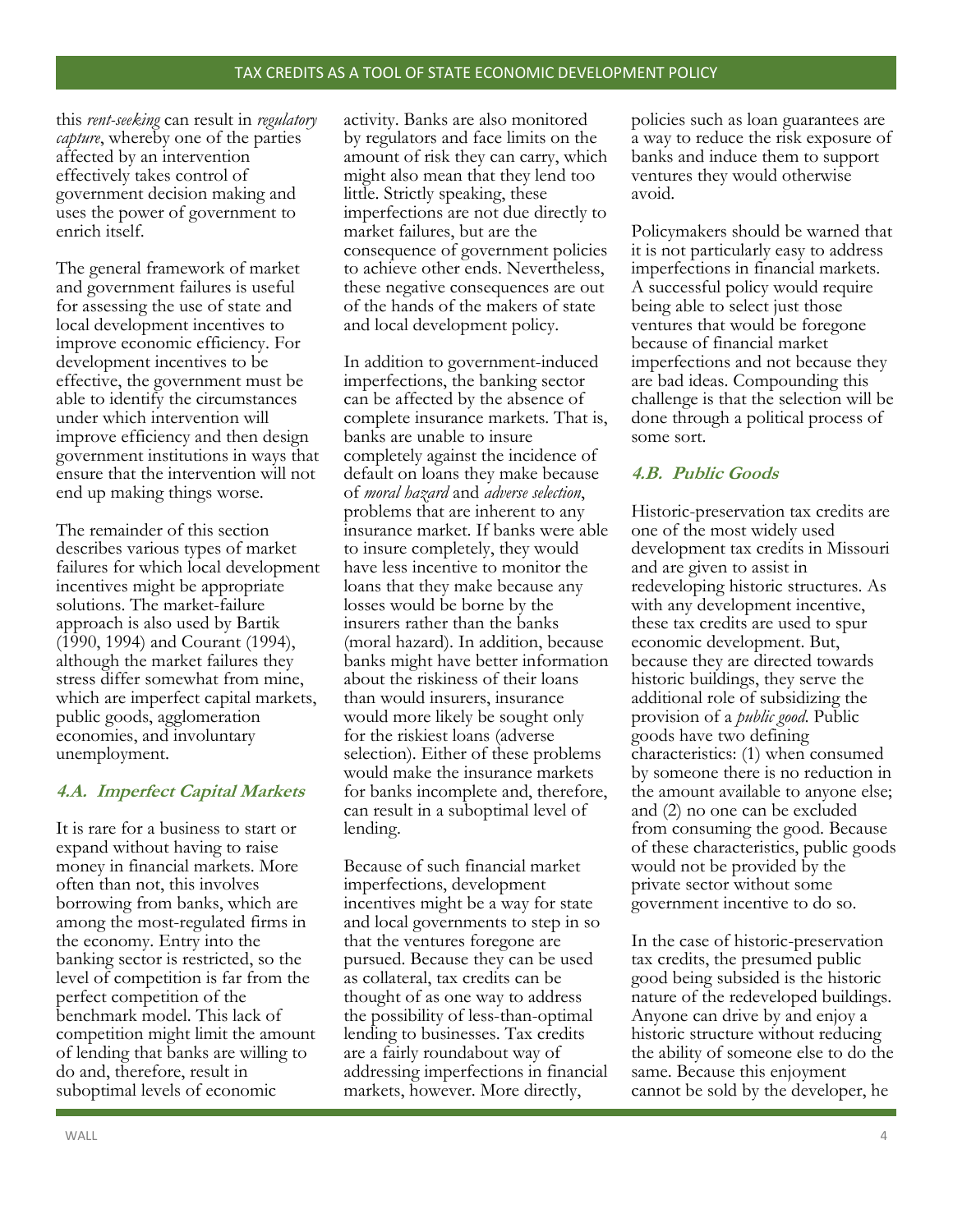or she must be given some sort of inducement to preserve the historic nature of the structure rather than building a new structure elsewhere or replacing the historic structure with a new, less-expensive one.

The public goods argument is illustrated by Figure 4, which represents the market for historic preservation. Presumably, occupants of rented office or housing space are willing to pay some premium for some level of historic preservation for the buildings they occupy, but the amount they are willing to pay is decreasing in the level of historic preservation (i.e., occupants' demand for historic preservation is downward sloping). The marginal cost of historic preservation rises with the amount of preservation that is done, meaning that its supply is upward sloping. In the absence of government intervention, equilibrium in the market for historic preservation is at point A, the intersection of the supply curve and the occupants' demand curve.

This free-market outcome does not account for the demand for historic preservation by non-occupants, however, who can enjoy historic structures without paying to do so.

The efficient level of historic preservation would account for the total demand from occupants and non occupants, and is determined at point B, the intersection of total demand and the supply curve. Historic-preservation tax credits shift the supply curve for historic preservation to the right, thereby increasing the level of historic preservation produced. Taking account its cost, an optimal historic tax credit policy would result in an equilibrium at point C. Note also that the post-tax credit price which would be paid by occupants—is lower than the freemarket price, and that the cost paid by taxpayers for each unit of historic preservation is the difference between the efficient price and the post-tax credit price.<sup>5</sup>



In reality, the determination of the optimal historic-preservation tax credit policy is not as easy as drawing a graph, primarily because of the difficulty in determining the value that non-occupants place on historic preservation. This is compounded by the dual nature of historic-preservation tax credits, which are also used as tools for spurring employment or income growth. As stressed by Courant (1994) and Rothstein and Wineinger (2007), estimates of the effectiveness of such policies should take account their broad effects on welfare, not just on their effects on employment or growth.

# **4.C. Agglomeration Economies**

When a business is considering opening a new establishment or moving some of its activities into an area, its decision depends on its own profits only. It might be the case, however, that entering an area would increase the profits of business that might already be located nearby, or that are also considering a move into the area. Similarly, the potential entrant might see higher profits if other firms were already located nearby. That is, firms' decisions can have *positive externalities* and there can be benefits to firms agglomerating or clustering in certain areas.

The benefits of clustering can arise for several reasons, such as firms being near to their suppliers or to a specialized workforce, and can be obtained without any government intervention at all. This situation can illustrated by Figure 5, which considers the long run profitability of a single firm as dependent on the existence of firms producing related products. Imagine, for example, that a firm wants to open a factory to produce tables and is considering a location near a large forest that can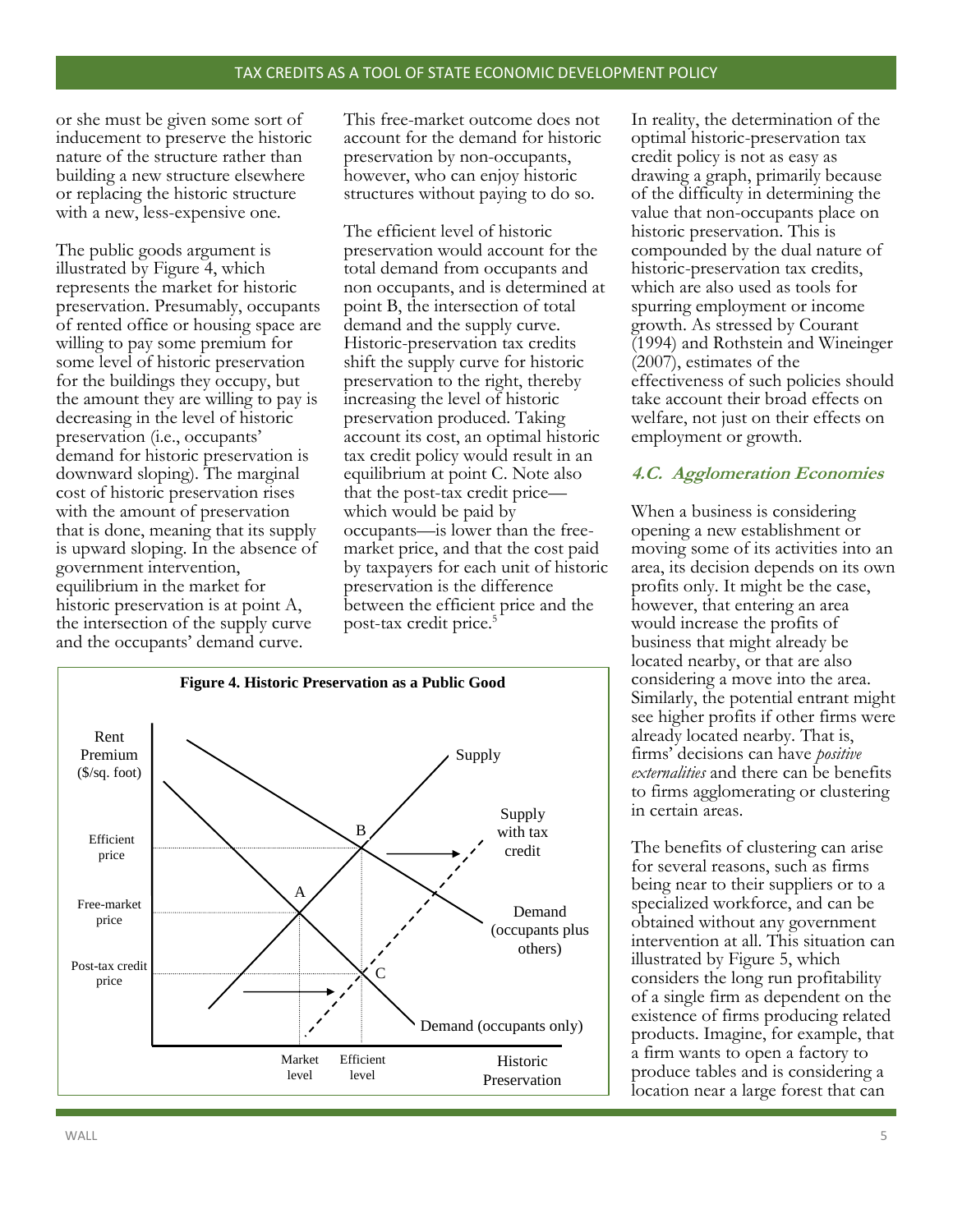#### TAX CREDITS AS A TOOL OF STATE ECONOMIC DEVELOPMENT POLICY



provide wood to its factory. If the firm would be the area's only consumer of wood, its breakeven price is at the intersection of the solid average and marginal cost curves in Figure 5. In the figure, this breakeven price is above the market price, which is given to the firm.

In the background of this firm's decision is another firm that produces the wood used to make the tables. Wood production might have strong economies of scale, meaning that the cost (and, therefore, the price) of wood falls the more wood is produced. If there were a second consumer of large amounts of wood, say a firm producing chairs, local wood producers would be able to capture economies of scale and the price of wood would fall, thereby lowering costs for the table producer. In other words, the table producer's breakeven price would be lower, as in the figure where it is at the intersection of the dashed average and marginal cost curves. If, as in

the figure, this breakeven price is below the market price, the table producer would be profitable in the long run and would decide to open a factory in the area. An analogous story can be told for the chair producer, which would benefit from the existence of the table producer.

According to the story above, the producers of wood, chairs, and tables all might benefit if their production is clustered in the same area. Market forces alone might create such a cluster, as evidenced by the existence of large numbers of industry clusters. It is a bit of a mystery why clustering occurs where it does, and it is often attributed simply to luck. A great deal of development policy, especially the provision of tax credits, is driven by governments seeking to make their own luck by providing the right incentives to kick start an agglomerative process. Specifically, according to this argument, such a process might be set into motion if a state were to

provide tax credits to one or more of the three firms in the story. Of course, the trick for policymakers is being able to foresee the firms and industries that should be induced, and the landscape is littered with expensive failures.

## **4.D. Involuntary Unemployment**

According to both Bartik (1990 and 1994) and Courant (1994), state and local development incentives should be used to address *structural unemployment*, but not *cyclical unemployment*, which arises from fluctuations in the overall macroeconomy. Structural unemployment, they argue, can arise in the longer run because of local conditions even when the economy is fully into expansion.<sup>6</sup>

To Courant, structural unemployment can persist because of the high cost of moving to where the jobs are (*spatial mismatch*). Bartik, on the other hand, has in mind involuntary unemployment that arises because wages are not determined where the number of workers wanting to work equals the number of people working (the *market-clearing wage*), as in the benchmark model. Instead, he sees the *efficiency wage model* as more relevant to labor markets. In this model, because it is difficult to monitor worker effort there is an incentive for workers to shirk. Employers would then pay an efficiency wage above the marketclearing wage to increase the cost of job loss and, therefore, ameliorate the shirking. As a result, the wage is above the market-clearing wage and there is *involuntary unemployment*.

Economists are far from unanimous in believing that the efficiency wage model is the most-useful depiction of labor markets, although the view has many prominent adherents.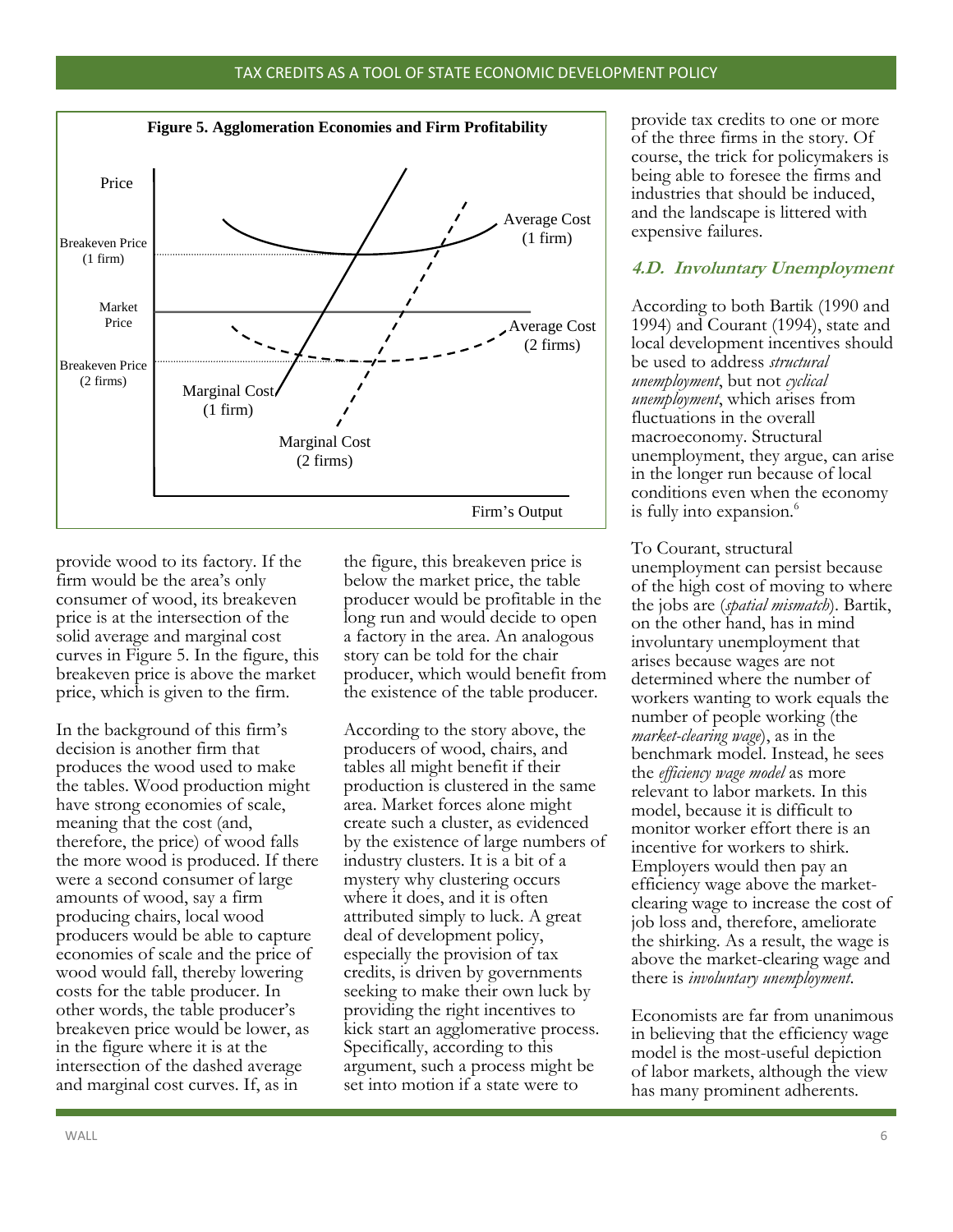Leaving that debate aside, if we accept the model, how should development incentives be targeted so as to reduce involuntary unemployment? If, as in the model, firms cannot monitor shirking done by its own employees, what chance do state and local governments have in targeting their development incentives to counter involuntary unemployment? To Bartik, the answer is simple: development incentives should be targeted toward areas with higher measured unemployment. It is quite a leap, however, to conclude that the higher measured unemployment means greater involuntary unemployment resulting from efficiency wages. The theory does not provide compelling explanations for the differences in unemployment that persist between areas. There are other plausible explanations for this phenomenon (minimum wages coupled with significant differences in human capital, for example), for which targeted development incentives are not a solution.

## **5. THE EFFECTS OF DEVELOPMENT INCENTIVES IN GENERAL**

The small but growing literature estimating the effects of tax credits is part of a larger literature examining the many different forms of targeted development incentives. Because most of the lessons learned from the broader literature are readily applicable to tax credits, it is worth summarizing it.<sup>7</sup> There are three prominent surveys of the effectiveness of development incentives in general as tools of economic development [Buss, 2001; Peters and Fisher, 2004; and Bartik, 2005]. All three concluded that there is little evidence that development incentives had been effective, but

each has its own perspective on why this was so.

Buss (2001), who surveyed the studies done prior to 2000, argued that the evidence is weak because development incentives actually were ineffective. Even so, he faults the literature as providing "little guidance to policy makers trying to fine-tune economic development (p. 101)." Further, "(d)epending on how one reads the literature, policymakers and their advisers should (or should not) intervene in economies (p. 101)." Buss concluded with a list of suggestions for policy makers in dealing with this lack of guidance.

Most of Buss's suggestions are ways to deal with the uncertainty surrounding the existence of beneficial results from the incentives. In other words, if development incentives can be beneficial, then his suggestions would increase the chances that they are applied where the benefits are greatest. If incentives are harmful, on the other hand, then following his suggestions would at least minimize their damage. For example, he provides the altogether sensible suggestion that policymakers should perform costbenefit analyses *prior to* providing development incentives. The fact that Buss found it necessary to suggest cost-benefit studies in advance of a policy being implemented speaks volumes about the process by which these policy decisions were—and largely still are—made.

Peters and Fisher (2004) surveyed basically the same literature as Buss and provided an assessment that was even more negative. They outlined what they saw as the three broad failures of development incentives: (1) There is little-to-no

evidence that they lead to significant new investment or jobs; (2) When targeted at distressed areas, much of the benefit goes to people who live elsewhere; and (3) Supposed government fiscal benefits are illusory because, even if revenue increases directly from the subsidized area or firms, this will be offset by losses from other areas and firms. Rather than providing suggestions for improving the outcomes of development incentives, Peters and Fisher bluntly advised public officials to lower "their expectations about their ability to micro manage economic growth" and to focus instead on "providing sound foundations for growth through sound fiscal practices, quality infrastructure, and good education systems—and then letting the economy take care of itself (pp. 35-36)."

Bartik (2005) also found only modest empirical support for the use of development incentives, although he attributed this to the misapplication of incentives rather than to their actually having modest effects. He is much more certain than Buss about how and under what circumstances incentives could be beneficial, and, unlike Peters and Fisher (2004), he argues that policymakers could improve their use of development incentives if they did a better job targeting them at distressed areas. The basis of Bartik's analysis is his earlier call to focus development incentives on instances of market failure (Bartik, 1990 and 1994). Although his earlier call provided a list of market failures that could be addressed, this later work focuses on only one involuntary unemployment arising from efficiency wages. As noted in the previous section, however, such an approach is not without significant caveats.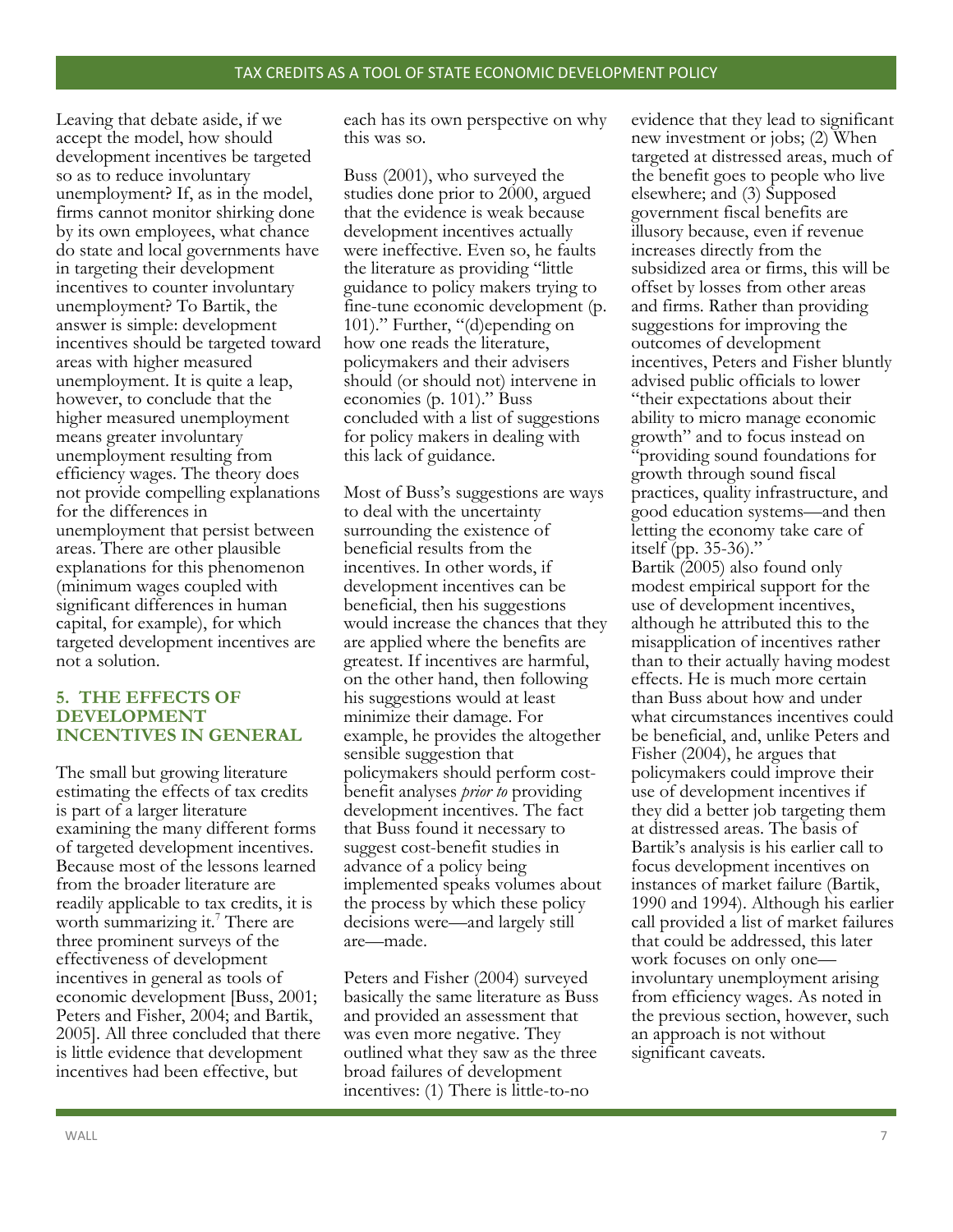#### TAX CREDITS AS A TOOL OF STATE ECONOMIC DEVELOPMENT POLICY

| Author(s)                  | State             | Findings                                                                                                             |
|----------------------------|-------------------|----------------------------------------------------------------------------------------------------------------------|
| Bartik and Erickcek (2010) | Michigan          | Benefits per job from MEGA credits were five times the<br>costs per job.                                             |
| Faulk (2002)               | Georgia           | Recipient firms in Georgia saw increased employment, 3/4<br>of which would have occurred without tax credits.        |
| Gabe and Kraybill (2002)   | Ohio              | Incentives did not lead to higher employment in recipient<br>firms, but recipients' overstated projected job growth. |
| Greenbaum et al. (2010)    | Ohio              | Tax incentives were not allocated more toward distressed<br>areas.                                                   |
| Hoyt et al. (2008)         | Kentucky          | Border counties saw small increases in employment,<br>probably due to an increase in out-of-state commuters.         |
| LaFaive and Hicks (2005)   | Michigan          | MEGA credits did not increase county-level employment<br>in Michigan                                                 |
| LaFaive and Hohman (2009)  | Michigan          | MEGA credits were associated with county-level job<br>losses in Michigan.                                            |
| Luger and Bae (2005)       | North<br>Carolina | Incentives led to increased employment in recipient firms,<br>but at a very high cost per job.                       |
| Sohn and Knaap (2005)      | Maryland          | Some targeted sectors experienced agglomeration effects<br>that increased employment sector-wide.                    |

#### **The Literature Estimating the Effects of State Tax Credits on Employment**

## **6. THE EFFECTS OF DEVELOPMENT TAX CREDITS**

The discussion in section 4 provides the efficiency arguments for development incentives, but the dominant focus of policy discussions and the literature estimating the effects of incentives is on what happens to employment. While this might be expected from policy discussions among noneconomists, it is disappointing that the empirical economics literature has not done more to bring the focus on efficiency. Even so, an initial focus on employment is understandable given its importance and its measurability, but it ignores a number of important efficiency considerations. In the case of public goods and historic tax credits, for example, efficiency gains can occur without any measured increase in employment. Further, as discussed in detail by Rothstein and Wineinger (2007), many other tax credit

programs in Missouri are targeted with equity considerations going hand in hand with development goals. Proper program evaluation would account for all of these considerations. Nonetheless, the question at hand is the existing literature on the measurable effects of state tax credits, warts and all, and employment is as good a measure as any to start with.

There are two types of papers in the literature (see the table), one which has estimated the effects of tax credits on the employment of recipient firms and the other that does so for the larger economy (usually the state or county). As noted when relevant, some of the studies bundled tax credits with other types of incentive. For these cases, however, tax credits were the dominant form of incentive. Before surveying this literature, it is worth looking at a recent paper looking at the where tax credits have tended to go.

As already noted, Bartik, among others, has suggested that for development incentives to be effective they should be targeted at distressed areas. A recent paper by Greenbaum, Russell, and Petras (2010) took this view as given and asked whether incentives have been directed toward distressed areas. They looked at data on three incentive programs in Ohio, including a statewide Job Creation Tax Credit (JCTC) program, which is available for businesses investing in the state, especially in distressed areas. The authors found that, despite the program's stated objective, the number of JCTC incentives per thousand employees was not related to any of several measures of economic distress.<sup>8</sup> They also found no evidence that the dollar value per thousand employees for the three programs combined was related to economic distress.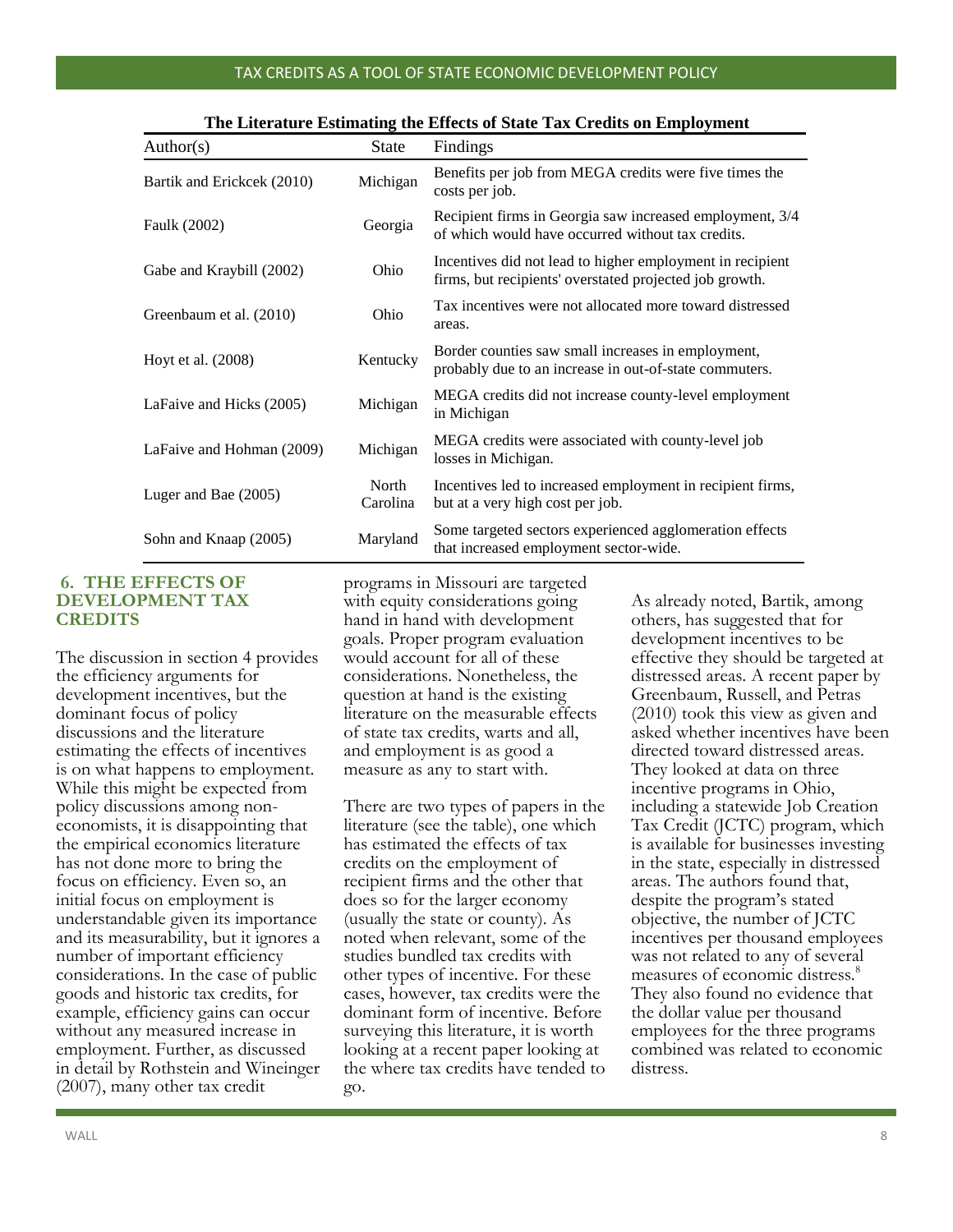There are at least two opposing interpretations of these results. One could argue that the results demonstrate Bartik's point that the lack of evidence of the effectiveness of development incentives is because they have not been targeted appropriately. On the other hand, one could argue that, given that the stated objective of the program was to target distressed areas, the fact that this was not actually done demonstrates a systemic government failure. Despite the legislated objectives of the program, the incentives were directed elsewhere because of rent-seeking activities and political considerations.

# **6.A. Recipient-Firm Employment**

One would think that development tax credits, particularly those linked directly to job creation, ought to at least increase the employment of the firms that receive them. As a testament to the weakness of the evidence in favor of these policies, however, the literature is ambiguous on this basic issue. In the debates preceding the allocation of incentives, the most oft-cited numbers are for the total number of new jobs that recipients claim that they will create after receiving the credits. This is not the relevant number, however, because it may well be that the recipient firm would have done nothing differently in the absence of the incentive. We would be more likely to expect an increase in employment if the amount of the incentive was tied to the actual increase in the number of jobs (rather than the planned number). Without a link between the level of incentive and jobs actually created, tax credits would likely increase the number of jobs only if the venture would not have been pursued at all without the incentives.

Gabe and Kraybill (2002) considered data on 366 establishments in Ohio that expanded their employment between 1993 and 1995. Of these establishments, 129 received some form of incentive from the state, and 101 of them received corporate tax credits under the Ohio JCTC Program. The dollar amount of the tax credit was not linked directly to the number of new jobs, but to the income taxes withheld for new workers.

The authors focused on two questions: Did firms that received incentives expand their employment more than they would have if they had not received the incentives? Did businesses that received incentives overstate the number of jobs they would create, perhaps so that they would receive larger incentive packages? Gabe and Kraybill concluded that the answers to these questions are, respectively, probably not and apparently so. Specifically, after controlling for a long list of factors that would affect employment levels, firms receiving incentives were found to have expanded by slightly less than they would have if they had not received the incentives (457 jobs versus 467 jobs, on average). On the other hand, the announced future expansions of firms that received incentives was 27 jobs higher, on average, than if they not received incentives.

Faulk (2002) estimated the effect that Georgia's JCTC had on employment in recipient firms. Unlike the Ohio program, Georgia's was linked directly to increases in the number of employees.<sup>9</sup> Georgia's program was also an entitlement, meaning that any firm that met a series of eligibility requirements could take the tax

credit. To find the effect on recipients, Faulk exploited the fact that the majority of eligible firms did not claim any tax credits. After controlling for the variables that determined whether a firm chooses to participate, she compared the employment changes of the two sets of firms to determine the role played by the tax credit.

Faulk found that Georgia's job tax credit program did lead to higher employment in recipient firms. Specifically, recipient firms created about 25 percent more jobs than non-recipient firms. On the other hand, she also found that roughly three quarters of this difference would have occurred even if the program had not been in place. Put another way, of the \$5 million that Georgia spent on the tax credits in the program, about \$3.75 million was spent on jobs that would have been created anyway. If the entire increase in employment is used in the calculation, the cost per job of the program would be \$630. If the jobs that would have been created anyway are subtracted out, the cost per job rises to around \$2,500.

Luger and Bae (2005) examined the potential employment effects of a list of tax credit programs in North Carolina, taking a different approach from the earlier literature. Their simulation approach is much less data intensive than the econometric approaches that are more typical. As a result, it is potentially useful in projecting the effects of tax credit programs in advance, rather than waiting for several years after the fact to estimate the results.<sup>10</sup> They projected that, while North Carolina's various programs increased net employment in firms receiving tax credits, they did so at very high costs. Specifically, they calculated a per job cost \$147,000 if the number of jobs that would have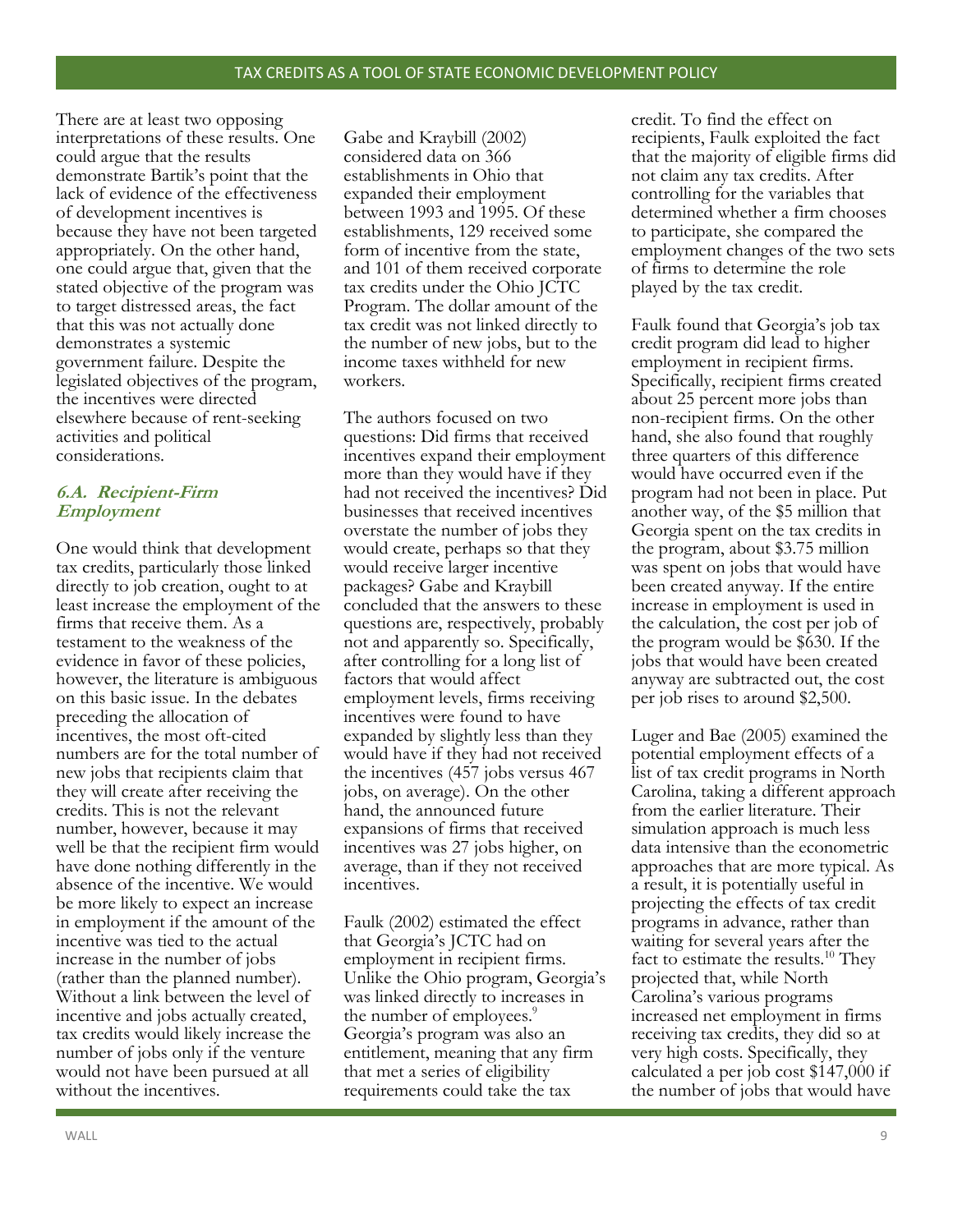been created without the programs were subtracted out. This is in contrast with a cost of about \$5,000 per job if this correction were not done.

Sohn and Knaap (2005) examined whether a jobs creation tax credit program in Maryland increased employment in eligible located in distressed areas given special preference in the program. They found that the impact of the program was mild and sectorspecific in that they found that only two of the five targeted sectors saw increased employment because of the tax credits. They also found, however, that the number of jobs attributed to the credits was nevertheless greater than the number of jobs for which credits were received. Their results are consistent with the influence of agglomeration effects under which job subsidies given to some firms led to increased employment in non-recipient firms within the same sector.

## **6.B. Total Employment**

Studies like those summarized above, which looked at the effects of tax credits on recipient firms, are interesting because they can unlock some basic understanding about the programs. Specifically, they tell us that tax credits have not been found to lead to relatively large increases in employment even in the firms receiving them. While this is an important insight, the studies do not tell us very much about the welfare or efficiency effects of the tax credit programs. In the studies discussed in the preceding subsection, only the direct costs in terms of the value of the tax credits are considered when calculating the costs of the policy per job. The costs do not include any of the costs imposed on the rest of the local economy by the

diversion of labor and other resources to the subsidized firms. Any employment increases that are attributable directly to the programs can be offset by employment reductions elsewhere in the economy as labor and other resources become more expensive for firms not being subsidized.

For example, if the number of workers in an area is relatively fixed in the short run, then the additional number of workers that a recipient firm hires because of tax credits must come from elsewhere in the local economy. If they were all unemployed involuntarily, then the program has a net positive effect roughly equal to the number of jobs created by the recipient firms. But, if all of them were already employed elsewhere in the area, which is more likely the more skilled the workers are, then the net effect on employment is zero, or worse. The workers would be drawn from other firms, which might not survive because of the effect of the subsidy given to other firms competing with them over the same scarce resource. In the longer run, workers can move into the area to take the jobs created directly by the tax credits. The extent to which this occurs will determine the long run effects on the original residents of the targeted area.

Hoyt, Jepsen, and Troske (2008) looked at county-level data for Kentucky and examined whether higher levels of tax credits resulted in higher county employment growth. Their data were for the totals of all types of tax credits received by firms in each of 120 counties for every year from 1994 to 2005. After controlling for differences in demographics, school expenditures, and taxation, they found a small but statistically significant positive effect for tax

credits on employment. Specifically, a ten percent increase in tax credits would have increased county employment in the short run by about 0.013 to 0.015 percent. They also found, however, that most of this effect was due to expansions that occurred in counties bordering other states. In other words, tax credits had small effects for border counties as some establishments located in Kentucky instead of just over the border, but had almost no effect for interior counties.

Hoyt, Jepsen, and Troske also estimated the effects of worker training incentives and found that the impact per dollar was much higher than for tax credits. They suggested that this is because job training incentives result in the transfer of some general skills that are useful to all firms in a county, whereas tax credits are specific to the firms that receive them. Also, the employment data they used was for firms, meaning that the data do not indicate where the workers lived. When they used data on the local labor force instead of local employment, they found that the effect of tax credits was statistically insignificant for both border and interior counties. This suggests that a large percentage of the jobs created by the tax credits and worker training incentives went to people who lived in neighboring states and commuted into Kentucky to work. This result is consistent with the typical finding that the majority of jobs created by development incentives go to workers living outside of areas receiving the subsidy.

The tax credit programs of Michigan have received the most attention in the literature so far. The programs, administered by the Michigan Economic Growth Authority (MEGA), have been the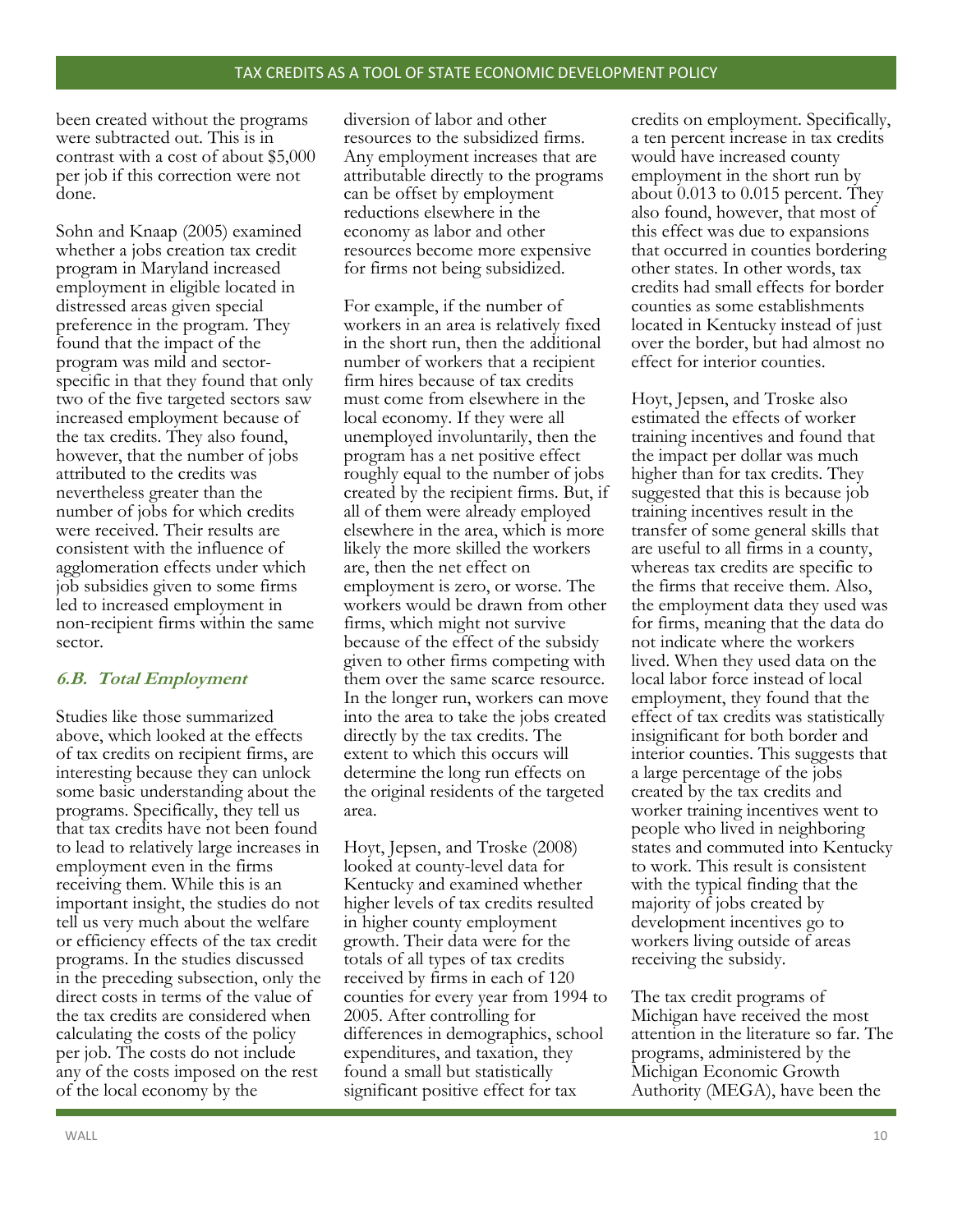subject of three independent studies using very different methods and achieving sometimes very different results.

LaFaive and Hicks (2005) performed the first assessment of MEGA, using a time-series panel of Michigan counties.<sup>11</sup> They used data on all counties in Michigan for 1990-2003 and used their model to account for "long-run trends in the economy, the business cycle, labor force participation rates, and the impact of adjoining counties (p. 87)." In estimating their model they tried to control for selection bias due to the fact that MEGA credits are targeted to some extent at distressed counties. Without controlling adequately for selection bias it might be possible to misread any negative correlation between growth and tax credits as an effect of the credits rather than as a result of the mechanism for distributing them.

LaFaive and Hicks found that the effects of MEGA credits on countylevel per capita income, employment, and unemployment rate were most often statistically no different from zero. In fact, they sometimes found the program to have had negative and statistically significant effects. For no county or variable did their results indicate a positive and statistically significant effect for MEGA credits. They cited four reasons why MEGA credits apparently did not work as its proponents had anticipated. First, the model that MEGA used to project the effects of the credits was seriously flawed; second, it is difficult to know whether tax credits are necessary for an employment expansion too occur; third, there were political incentives to use MEGA credits to claim credit for job growth; and fourth, the economy is too complex for

attempts at fine tuning to be successful. They concluded, unsurprisingly, that MEGA credits did not result in improved economic outcomes for Michigan as a whole.

LaFaive and Hohman (2009) reported an analysis of Michigan counties that focused on changes in manufacturing employment from 2001 through 2007. They used shiftshare analysis to divide changes in each county's manufacturing employment into three parts: general trends in the Michigan economy, the performance of manufacturing in Michigan, and the performance of manufacturing in the county. They then compared the county-specific component of this analysis to the MEGA credits received by firms in the counties, finding a statistically significant *negative* relationship. Specifically, a \$1 million dollar increase in tax credits was associated with the loss of 95 jobs in a county. The authors did not claim that they had proven a negative causal link between MEGA tax credits and manufacturing employment, but they did claim that such a link is possible and provide several reasons why.

Bartik and Erickcek (2010) took issue with the results of LaFaive and Hicks (2005) and LaFaive and Holman (2009), claiming that their statistical approaches did not adequately address potential selection bias.<sup>12</sup> Bartik and Erickcek's own approach was to first calculate the direct job effects for firms that received MEGA credits and to then insert these numbers into a forecasting model that they used to represent the dynamic structure of Michigan's economy. The result of this effort is the claim by Bartik and Erickcek that MEGA credits produced a benefit per year of over \$20,000 per job created while incurring an

average cost per year of less than \$4,000. They attribute this success to "the program's emphasis on export-based, high-wage industries with strong local supplier links (p.  $20$ )."

In evaluating the evidence on the effects of MEGA credits, we are left with a choice between two very different sets of results. On the one hand, the econometric approaches of LaFaive and his coauthors take data on actual changes in county employment and try to determine the parts that can be attributed to MEGA credits rather than to other factors. Bartik and Erickcek are right to be wary of these results because of the inherent difficulty in controlling for selection bias and the many factors that can affect employment growth. They are, however, far too cavalier in their dismissal of these results, especially in contrast with their unquestioning acceptance of their own approach, which is based on the REMI forecasting model.<sup>13</sup>

Although it is popular and used widely to analyze local economies, the REMI model relies on numerous assumptions—especially having to do with multiplier effects and government fiscal constraints that would not find universal acceptance among economic forecasters.<sup>14</sup> In effect, Bartik and Erickceck's results depend on a model that assumes the market failure model of involuntary unemployment. In other words, instead of estimating whether or not tax credits led to increased employment, Bartik and Erickceck simply assume that there was a positive effect and then use the REMI model to find out how large the effect was. Although any econometric approach, including those used by LaFaive and others, have the potential to suffer from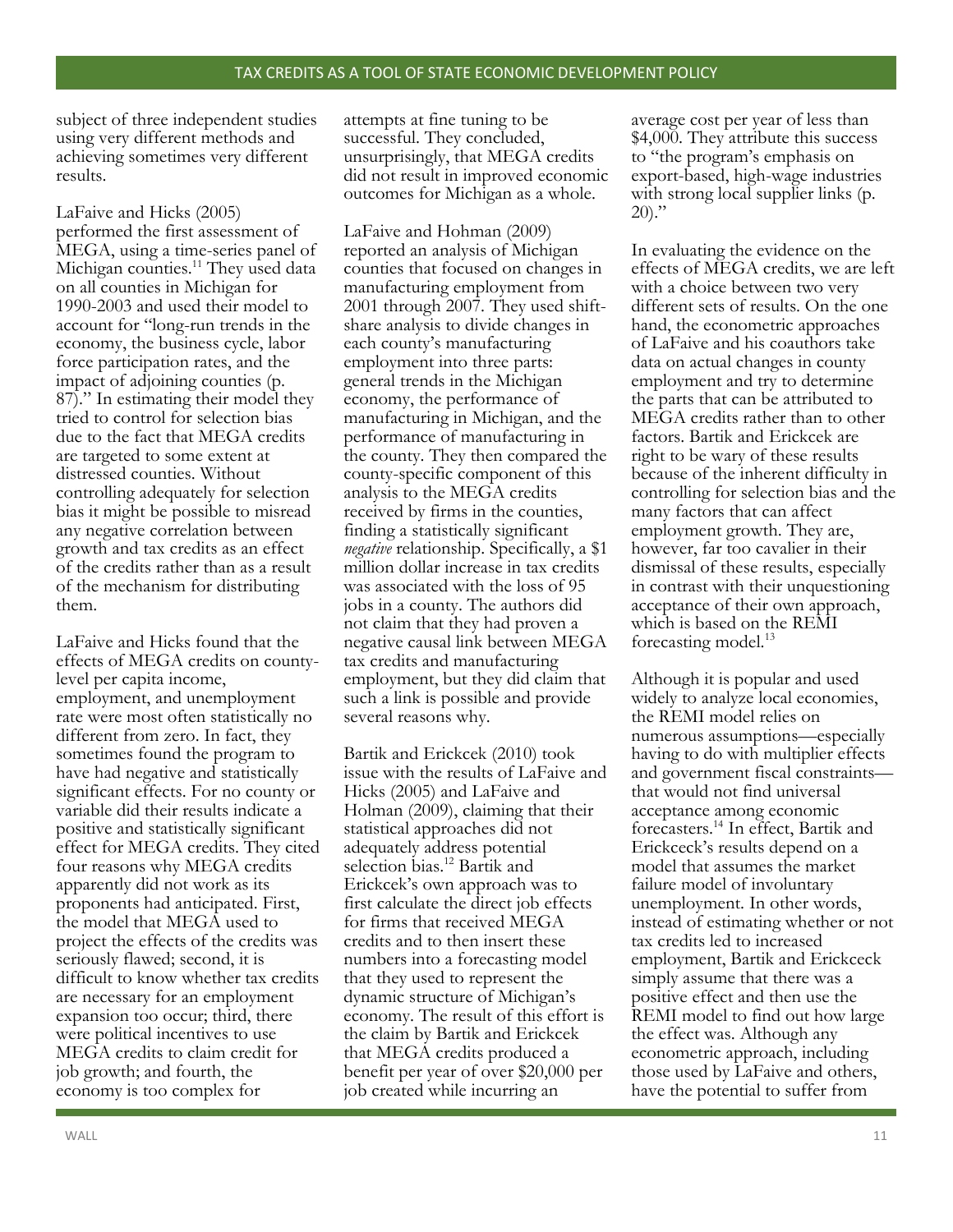statistical problems, they are do not rely on simply assuming positive effects of tax credits.

## **7. SUMMARY AND CONCLUSIONS**

As summarized above, three prominent surveys of the wider literature concluded that there was, at best, modest evidence that development incentives have been effective in generating local economic activity. This evidence led one surveyor—Buss— to advise policymakers to be very cautious because of the uncertain effects of development incentives. The authors of the second survey— Peters and Fisher—were led by the same evidence to advise policymakers to abandon their efforts at micromanaging their local economies and focus instead on providing infrastructure and education. On the other hand, the author of the third survey— Bartik—held out hope that incentives could be effective if they were targeted at distressed areas, where they could do the most good.

The literature on state development tax credits, which amounts to the nine papers listed in the table at the start of the previous section is by no means large, although it has much in common with the wider literature on the effects of development incentives in general. As summarized by the table, the papers are not directly comparable to each other because they use different empirical approaches to study the effect of tax programs in different states and with different incentive structures. Nevertheless, along with the earlier literature on incentives in general, they are all we have to go on for now. The three general lessons to be derived from the literature are

- Tax credits have not generally been found to lead to increased employment even at firms that receive them. This result seems to depend somewhat on the incentive structure of the tax credit program.
- In some sectors and some localities, it is possible for tax credits to lead to increased employment in non-recipient firms. This suggests that agglomeration economies might play a limited role in determining the effectiveness of tax credits. The literature provides little to no guidance, however, as to when and where tax credits can be targeted for this purpose.
- State tax credits do not tend to lead to higher levels of employment for local residents, nor, by extension, do they lead to higher levels of employment for state residents.<sup>15</sup>

These lessons are consistent with the general literature on the, at best, lukewarm effects of development incentives on local employment. Keep in mind that the tax credit programs that have been examined are typically geared directly at job creation. This suggests that for states like Missouri, which tend to have dual-purpose tax credit programs, it would be difficult to find strong evidence that development tax credits have generate significant increases in overall economic activity.

*Howard Wall is professor of economics; director of the Hammond Institute for Free Enterprise; and senior research fellow in the Center for Economics and the Environment at Lindenwood University.*

# **NOTES**

<sup>1</sup> See Eberts (2005), who summarized the types of development incentives that are used, and Zheng and Warner (2010), who described how the mix of incentives has changed over time.

<sup>2</sup> Chirinko and Wilson (2010) and Wilson and Notzon (2009) provide summaries of their prevalence across states, and Thompson (2010) focuses on New England states.

<sup>3</sup> Information on the Missouri Tax Credit Review Commission, including its final report, can be found at its [website.](http://tcrc.mo.gov/)

<sup>4</sup> Comprehensive descriptions of Missouri's programs are available from the Committee [on Legislative Research](http://tcrc.mo.gov/pdf/TCProgramEvaluation_Oversight.pdf) and in the briefing material for the [Tax Credit Review](http://tcrc.mo.gov/pdf/briefingMaterialBook.pdf)  [Commission.](http://tcrc.mo.gov/pdf/briefingMaterialBook.pdf)

<sup>5</sup> Because nonoccupants cannot be charged directly for their consumption, there can be no equilibrium where the supply with the tax credit intersects the demand from occupants and nonoccupants.

<sup>6</sup> Note also that policies should avoid trying to reduce *frictional unemployment*, which is a reflection of natural turnover and job search.

<sup>7</sup> For research on other policies, see Bondonio and Greenbaum (2007) and Hansen and Kalambokidis (2010), who look at enterprise zones; Dalehite, Mikesell, and Zorn (2005) and Reese, Larnell, and Sands (2010), who look at property tax abatement; and Mason and Thomas (2010), who look at tax increment financing.

<sup>8</sup> These are the unemployment rate, the poverty rate, percent minority, percent without a high school degree, and median housing value.

<sup>9</sup> Ihlanfeldt and Sjoquist (2001) provide a description of the various tax credit programs in place in Georgia at the time.

<sup>10</sup> Calcagno and Thompson (2004) have a highly stylized model to simulate the welfare effects of broad tax incentives. The advantage of their approach is that it is capable of calculating the effects of the incentives on the overall allocation of resources in an economy. These models become very technically advanced verquickly, and have not yet become a regular tool in the literature.

<sup>11</sup> These results are also found in LaFaive and Hicks (forthcoming).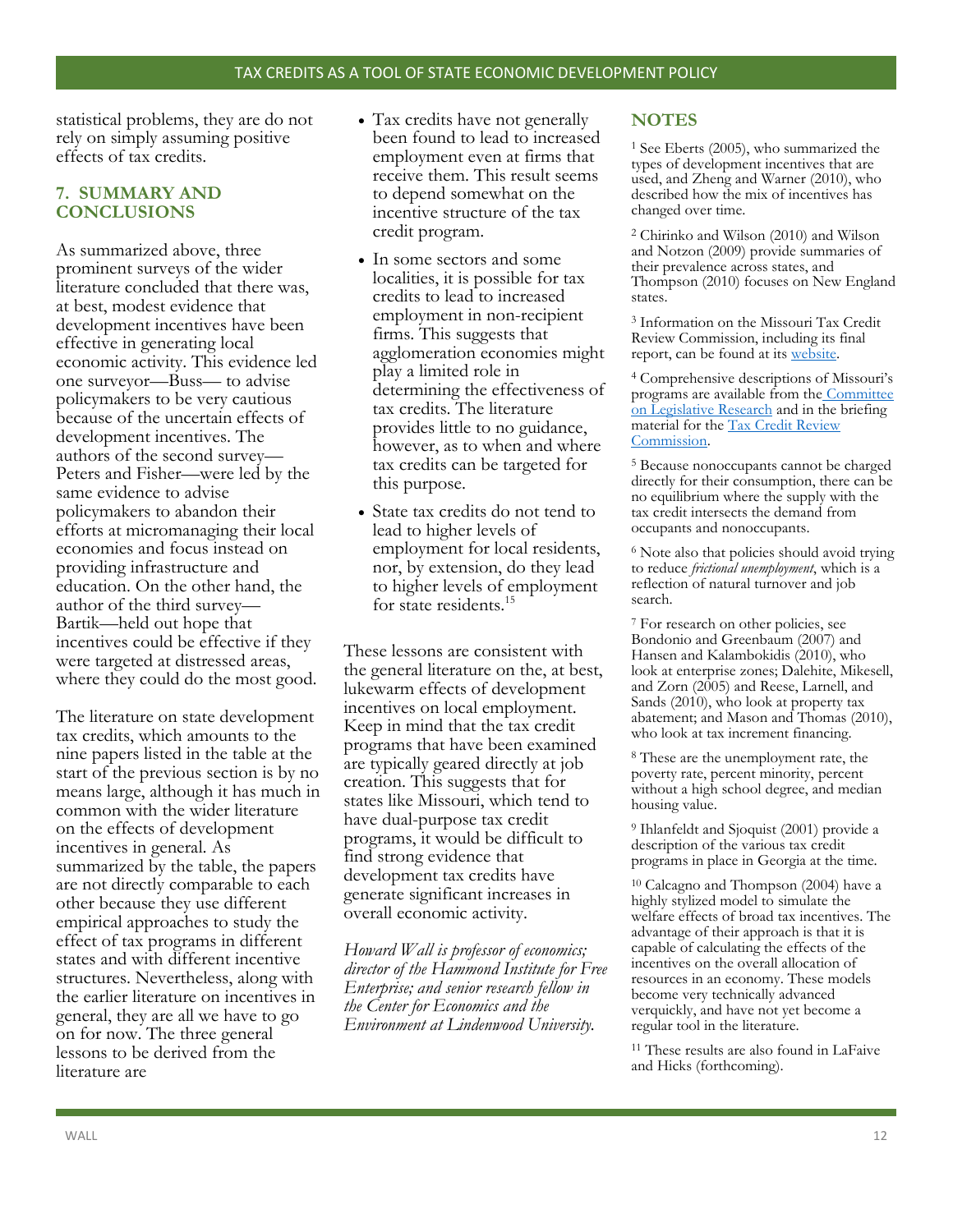<sup>12</sup> They also criticized a study by commissioned by the Michigan Education Association and the National Education Association that is not reviewed here because it is arguably neither independent nor academic in its approach (Anderson, Bolema, and Rosaen; 2010).

<sup>13</sup> The model is a product of Regional Economic Modeling, Inc.

<sup>14</sup> MEGA's own use of the REMI model has been criticized by LaFaive and Hicks (2005). See Mills (1993) for one description of the REMI model.

<sup>15</sup> This result is incompatible with Bartik's notion of large pools of involuntarily unemployed workers ready to be drawn into employment with proper incentives for employers. However, given the evidence that tax credits are not always targeted at distressed areas, this evidence is not entirely conclusive on this point.

# **REFERENCES**

Anderson, Patrick L. Bolema, Theodore R.; and Rosaen, Alex L., 2010, "Effectiveness of Michigan's Key Business Tax Incentives," Anderson Economic Group.

Bartik, Timothy J., 1990, "The Market Failure Approach to Regional Economic Development Policy," *Economic Development Quarterly*, 4(4), pp. 361-370.

Bartik, Timothy J., 1994, "Jobs, Productivity, and Local Economic Development: What Implications Does Economic Research Have for the Role of Government," *National Tax Journal*, 47(4), pp. 847-861.

Bartik, Timothy J., 2005, "Solving the Problems of Economic Development," *Growth and Change*, 36(2), pp. 139-166.

Bartik, Timothy J. and Erickcek, George A., 2010, "The Employment and Fiscal Effects of Michigan's MEGA Tax Credit Program," Upjohn Institute Working Paper No. 10-164.

Bondonio, Daniele and Greenbaum, Robert T., 2007, "Do Tax Incentives Affect Local Economic Growth? What Mean Impacts Miss in the Analysis of Enterprise Zone Policies," *Regional Science and Urban Economics*, 37(1), pp. 121-136.

Buss, Terry F., 2001, "The Effect of State Tax Incentives on Economic

Growth and Firm Location Decisions: An Overview of the Literature," *Economic Development Quarterly*, 15(1), pp. 90-105.

Calcagno, Peter T. and Thompson, Henry, 2004, "State Economic Incentives: Stimulus or Reallocation?" *Public Finance Review*, 32(6), pp. 651-665.

Chirinko, Robert S. and Wilson, Daniel J., 2010, "Job Creation Tax Credits and Job Growth: Whether, When, and Where?" Federal Reserve Bank of San Francisco Working Paper 2010-25.

Courant, Paul N. 1994, "How Would You Know a Good Economic Development Policy if You Tripped Over One? Hint: Don't Just Count Jobs," *National Tax Journal*, 47(4), pp. 863-881.

Dalehite, Estevan G.; Mikesell, John L.; and Zorn, C. Kurt, 2005, "Variation in Property Tax Abatement Programs Among States," *Economic Development Quarterl*y, 19(2), pp. 157-173.

Eberts, Randall W., 2005, "Overview of State and Local Economic Development Policies and Practice in the United States," in Sylvain Giguere and Yoshio Higuchi (eds.) *Local Governance for Promoting Employment: Comparing the Performance of Japan and Seven Countries*, JILPT.

Faulk, Dagney, 2002, "Do State Economic Development Incentives Create Jobs? An Analysis of State Employment Tax Credits," *National Tax Journal*, 55(2), pp. 263-280.

Gabe, Todd M. and Kraybill, David S., 2002, "The Effect of State Economic Development Incentives on Employment Growth of Establishments," *Journal of Regional Science*, 42(4), pp. 703-730.

Greenbaum, Robert T; Russell, Blair D.; and Petras, Tricia L., 2010, "Measuring the Distribution of Economic Development Tax Incentive Intensity," *Economic Development Quarterly*, 24(2), pp. 154-168.

Hansen, Tonya J. and Kalambokidis, Laura, 2010, "How Are Business Responding to Minnesota's Tax-Free Program?" *Economic Development Quarterly*, 24(2), pp. 180-192.

Hoyt, William H.; Jepsen, Christopher; and Troske, Kenneth R., 2008, "Business Incentives and Employment: What Incentives Work and Where?"

Institute for Federalism and Intergovernmental Relations Working Paper 2009-02.

Ihlanfeldt, Keith R. and Sjoquist, David L., 2001, "Conducting an Analysis of Georgia's Economic Development Tax Incentive Program," *Economic Development Quarterly*, 15(3), pp. 217-228.

LaFaive, Michael D. and Hicks, Michael, 2005, "MEGA: A Retrospective Assessment," Mackinac Center for Public Policy.

LaFaive, Michael D. and Hicks, Michael, forthcoming, "The Influence of Targeted Economic Development Tax Incentives on County Economic Growth: Evidence from Michigan's Mega Credits," *Economic Development Quarterly*.

LaFaive, Michael and Hohman, James, 2009, "The Michigan Economic Development Corporation: A Review and Analysis," Mackinac Center for Public Policy.

Luger, Michael I. and Bae, Suho, 2005, "The Effectiveness of State Business Tax Incentive Programs: The Case of North Carolina," *Economic Development Quarterly*, 19(4), pp. 327-345.

Mason, Susan and Thomas, Kenneth P., 2010, "Tax Increment Financing in Missouri: An Analysis of Determinants, Competitive Dynamics, Equity, and Path Dependency," *Economic Development Quarterly*, 24(2), pp. 169-179.

Mills, Edwin S., 1993, "The Misuse of Regional Economic Models," *Cato Journal*, 13(1), pp. 29-39.

Peters, Alan and Fisher, Peter, 2004, "The Failures of Economic Development Incentives," *Journal of the American Planning Association*, 70(1), pp. 27-37.

Reese, Laura A.; Larnell, Twyla Blackmond; and Sands, Gary, 2010, "Patterns of Tax Abatement Policy: Lessons From the Outliers?" *American Review of Public Administration*, 40(3), pp. 261-283.

Rothstein, Paul and Wineinger, Nathan, 2007, "Transferable Tax Credits in Missouri: An Analytical Review," Federal Reserve Bank of St. Louis *Regional Economic Development*, 3(2), pp. 53-74.

Sohn, Jungyul and Knaap, Gerrit-Jan, 2005, "Does the Job Creation Tax